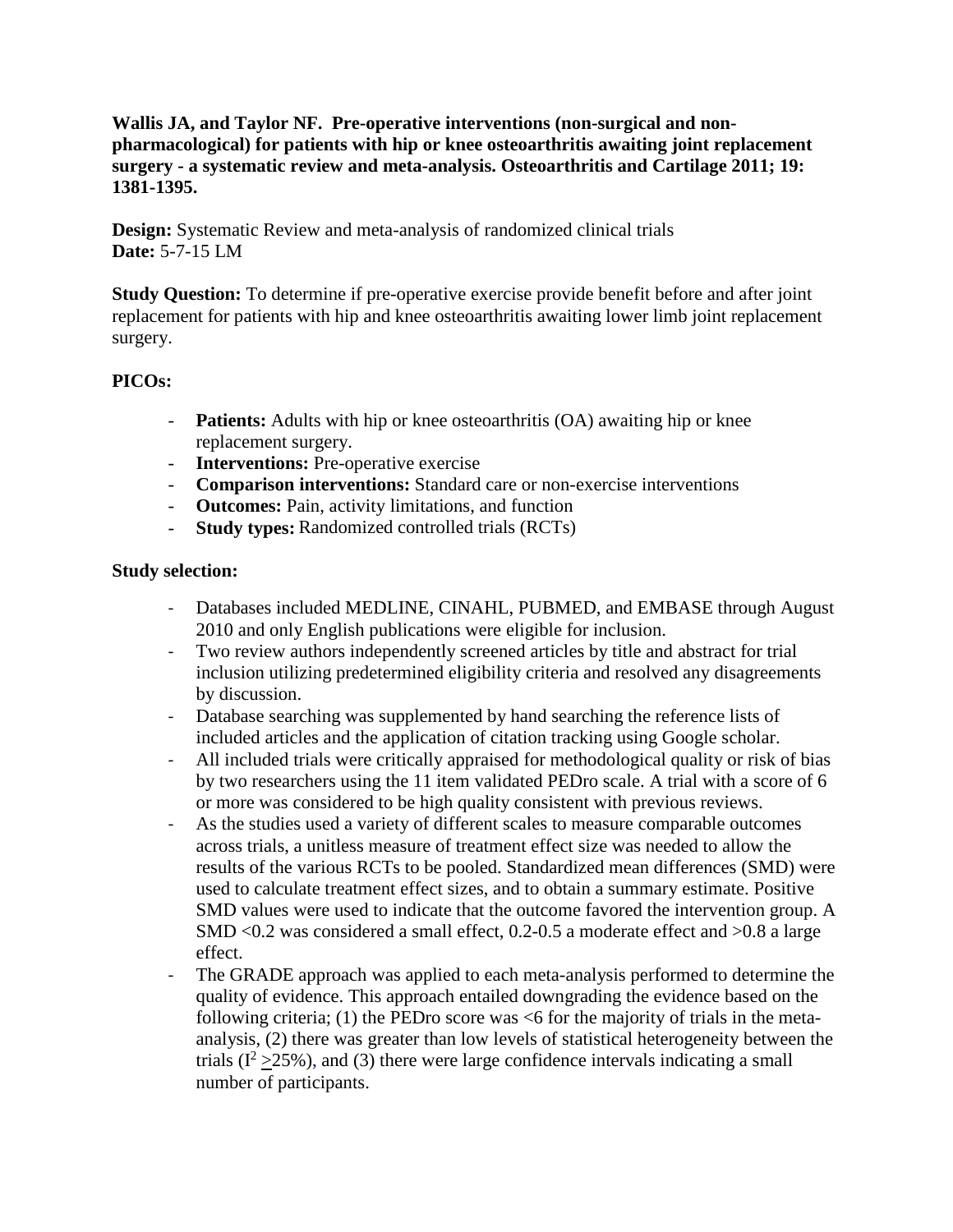### **Results:**

- Overall 23 RCTs with a total of 1461 participants with symptomatic hip or knee OA were included. 922 were awaiting knee replacement, 305 awaiting hip replacement and 234 awaiting either hip or knee replacement. Only four RCTs had more than 50 participants in each allocation. The mean age of participants was 67.2 years and 66% were women. Average body mass index was  $30.2 \text{ kg/m}^2$ . The mean number of days on the waiting list for surgery was 81 days, and mean duration of osteoarthritis symptoms was 6.7 years.
- Study quality was assessed with the PEDro scale. There were 12 higher quality trials  $(> 6/10)$ , and eight studies scored 7 or 8 on the PEDro scale that were assessed as 'low risk of bias'. The most adhered to items on the PEDro scale were random allocation, measures of variability for at least one key outcome, and between group comparisons which were evident in almost all of the trials. None of the trials blinded participants or therapists. All studies provided random allocation. Eight trials used allocation concealment and 11 had blinded outcome assessors. Nine trials reported intention to treat analysis.
- Effect of pre-operative exercise with education vs standard care for hip osteoarthritis was assessed using the Harris hip score (HHS). The HHS was developed for the assessment of the results of hip surgery, and is intended to evaluate various hip disabilities and methods of treatment in an adult population. The domains covered are pain, function, absence of deformity, and range of motion. Meta-analysis of two trials with 82 participants provided moderate quality evidence for improved Harris hip score 3 months following hip replacement. The moderate effect size was significant  $(SMD = 0.53, 95\% \text{ CI} = 0.09, 0.97)$  and clinically relevant and favored the exercise intervention. Between-study heterogeneity was negligible  $(I^2 = 0\%)$ .
- All of the other meta-analyses investigating pre-operative interventions, particularly exercise, for knee or hip osteoarthritis included only trials of low to moderate quality and produced evidence that was not of high enough quality to report.

#### **Authors' conclusions:**

- There is moderate quality evidence from two small RCTs that preoperative exercise and education programs improve function 3 months after hip replacement.
- Low to moderate quality evidence from mostly small RCTs demonstrated that preoperative interventions, particularly exercise, reduce pain for patients with hip and knee osteoarthritis prior to joint replacement, and exercise with education programs may improve activity after hip replacement.
- The results of this systematic review provide low to moderate quality evidence that pre-operative interventions, particularly exercise, can have a modest effect prior to joint replacement surgery mainly by reducing pain for knee and hip osteoarthritis and improving activity for hip osteoarthritis. The results also provide low to moderate quality evidence that patients who completed exercise and education programs before hip replacement surgery may have improved function and activity in the short term after surgery. Despite these benefits, little postoperative benefit has been demonstrated for outcomes including pain, musculoskeletal impairment, activity